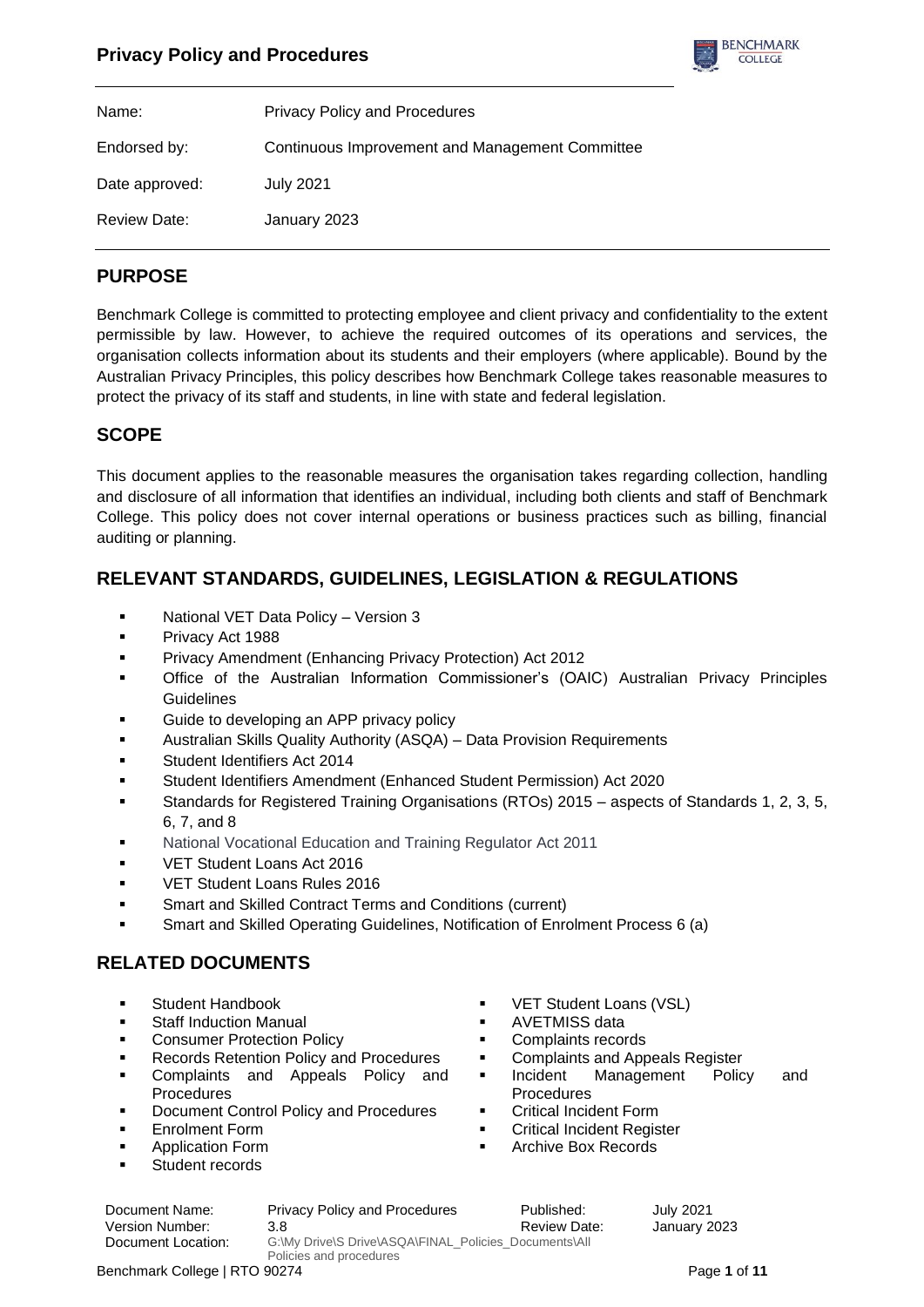

| <b>DEFINITIONS</b>                                 |                                                                                                                                                                                                                                                                                                                                                                                                                                                                                                                       |
|----------------------------------------------------|-----------------------------------------------------------------------------------------------------------------------------------------------------------------------------------------------------------------------------------------------------------------------------------------------------------------------------------------------------------------------------------------------------------------------------------------------------------------------------------------------------------------------|
| <b>APP Entity</b>                                  | An APP (Australian Privacy Principles) Entity is defined to be an agency or organisation <sup>1</sup>                                                                                                                                                                                                                                                                                                                                                                                                                 |
| <b>AVETMISS</b><br>data                            | The Australian Vocational Education and Training Management Information Statistical Standard<br>(AVETMISS) is a national data standard that ensures consistent and accurate capture and reporting of<br>Vocational Education and Training (VET) information about students. This reporting requirement is part of<br>the Data Provision Requirements that are established by agreement of Training Ministers across Australia<br>under the National Vocational Education and Training Regulator Act 2011 <sup>2</sup> |
| Data Breaches                                      | When personal information held by an agency or organisation is lost or subjected to unauthorised access,<br>use, modification, disclosure, or other misuse $3$                                                                                                                                                                                                                                                                                                                                                        |
| Direct<br>Marketing                                | Direct marketing involves the use or disclosure of personal information to communicate directly with an<br>individual to promote goods and services <sup>4</sup>                                                                                                                                                                                                                                                                                                                                                      |
| Moderation of<br>Assessments                       | Moderation is the process of bringing assessment judgements and standards into alignment. It is a process<br>that ensures the same standards are applied to all assessment results within the same Unit(s) of<br>Competency. It is an active process in the sense that adjustments to assessor judgements are made to<br>overcome differences in the difficulty of the tool and/or the severity of judgements <sup>5</sup>                                                                                            |
| <b>OAIC</b>                                        | The Office of the Australian Information Commissioner (OAIC) is an independent statutory agency within<br>the Attorney General's portfolio <sup>6</sup>                                                                                                                                                                                                                                                                                                                                                               |
| Personal<br>information                            | Information or an opinion, whether true or not, and whether recorded in a material form or not, about an<br>identified individual, or an individual who is reasonably identifiable. Common examples are an individual's<br>name, signature, address, telephone number, date of birth, medical records, bank account details and<br>commentary or opinion about a person <sup>7</sup>                                                                                                                                  |
| Police<br>Certificates and<br><b>Police Checks</b> | A police certificate is a report of a person's criminal history; a police check is the process of checking a<br>person's criminal history. The two terms are often used interchangeably in aged care. Police certificates,<br>not more than three years old, must be held by:<br>all staff members who are reasonably likely to have access to care recipients, whether supervised<br>or unsupervised; and<br>volunteers who have unsupervised access to care recipients <sup>8</sup><br>٠                            |
| Reasonable<br>measures                             | Benchmark College has put in place reasonable security safeguards and takes reasonable steps to protect<br>the personal information held from loss and from unauthorised access, use, modification or disclosure, or<br>other misuse <sup>9</sup>                                                                                                                                                                                                                                                                     |
| Sensitive<br>information                           | A type of personal information and includes information about: an individual's racial or ethnic origin; health<br>information; political opinions; membership of a political association, professional or trade association or<br>trade union; religious beliefs or affiliations; philosophical beliefs; sexual orientation or practices; criminal<br>record; genetic information; biometric information that is to be used for certain purposes; biometric<br>templates <sup>10</sup>                                |
| Tax file<br>numbers                                | Tax file numbers (TFNs) are unique numbers issued by the Australian Taxation Office (ATO) to identify<br>individuals, corporations and others who lodge income tax returns with the ATO <sup>11</sup>                                                                                                                                                                                                                                                                                                                 |
| <b>Unique Student</b><br>Identifier                | USI is a reference number made up of numbers and letters. It creates a secure online record of nationally<br>recognised training that the holder can access anytime and anywhere <sup>12</sup>                                                                                                                                                                                                                                                                                                                        |
| Validation of<br>assessment/<br>program            | Involves checking that the program/assessment tool can produce evidence that is valid, reliable, sufficient,<br>current and authentic to enable reasonable judgements to be made as to whether the requirements of the<br>relevant aspects of the Training Package or accredited course had been met. It includes reviewing and<br>making recommendations for future improvements to the assessment tool, process and/or outcomes prior<br>to their use.                                                              |
| <b>VET Student</b><br>Loans                        | The VET Student Loans (VSL) program is an Australian Government loan program that helps eligible<br>students enrolled in approved courses at approved course providers pay their tuition fees <sup>13</sup> .                                                                                                                                                                                                                                                                                                         |
| Working With<br><b>Children Check</b>              | Working With Children Check is a prerequisite for anyone in child-related work. It involves a national<br>criminal history check and review of findings of workplace misconduct. If individuals are in child-related work<br>they are required to have a Working With Children Check. The Working With Children Check is a<br>prerequisite for paid and unpaid child-related work <sup>14</sup>                                                                                                                       |

<sup>&</sup>lt;sup>1</sup> The Office of the Australian Information Commissioner (OAIC), Australian Privacy Principles guidelines

<sup>&</sup>lt;sup>12</sup> <u><https://www.usi.gov.au/about></u><br><sup>13</sup> VET STUDENT LOANS, INFORMATION FOR STUDENTS APPLYING FOR VET STUDENT LOANS - 2017

| <sup>14</sup> http://www.kids.nsw.gov.au/Working-with-children/New-Working-with-Children-Check/Who-needs-the-check-/Who-needs-the-Check- |                                                       |              |              |  |  |
|------------------------------------------------------------------------------------------------------------------------------------------|-------------------------------------------------------|--------------|--------------|--|--|
| Document Name:                                                                                                                           | <b>Privacy Policy and Procedures</b>                  | Published:   | July 2021    |  |  |
| Version Number:                                                                                                                          | 3.8                                                   | Review Date: | January 2023 |  |  |
| Document Location:                                                                                                                       | G:\My Drive\S Drive\ASQA\FINAL Policies Documents\All |              |              |  |  |
|                                                                                                                                          | Policies and procedures                               |              |              |  |  |

<sup>&</sup>lt;sup>2</sup> [http://www.ncver.edu.au](http://www.ncver.edu.au/) viewed on 30 May 2014<br><sup>3</sup> htt<u>p://www.oaic.gov.au/privacy/privacy-resources/privacy-guides/data-breach-notification-a-guide-to- handling-personal-information-security-breaches<br><sup>4</sup> http://www.oai</u>

<sup>&</sup>lt;sup>5</sup> [http://www.nssc.natese.gov.au/\\_\\_data/assets/pdf\\_file/0012/51024/Validation\\_and\\_Moderation\\_-\\_Implementation\\_Guide.pdf](http://www.nssc.natese.gov.au/__data/assets/pdf_file/0012/51024/Validation_and_Moderation_-_Implementation_Guide.pdf)<br><sup>6</sup> <http://www.oaic.gov.au/about-us/who-we-are>

<sup>&</sup>lt;sup>7</sup>http://www.oaic.gov.au/privacy/what-is-covered-by-privac<u>y</u><br><sup>8</sup>http://www.health.gov.au/internet/main/publishing.nsf/Content/655FBF4102EF8CADCA257BF0001F9754/\$File/police\_check\_quidelines.pdf

<sup>&</sup>lt;sup>9</sup> http://www.oaic.gov.au/images/documents/privacy/privacy-resources/privacy-guides/Data breach notification guide April2012FINAL.pdf<br><sup>10</sup> <http://www.oaic.gov.au/privacy/what-is-covered-by-privacy><br><sup>11</sup> http://www.oaic.gov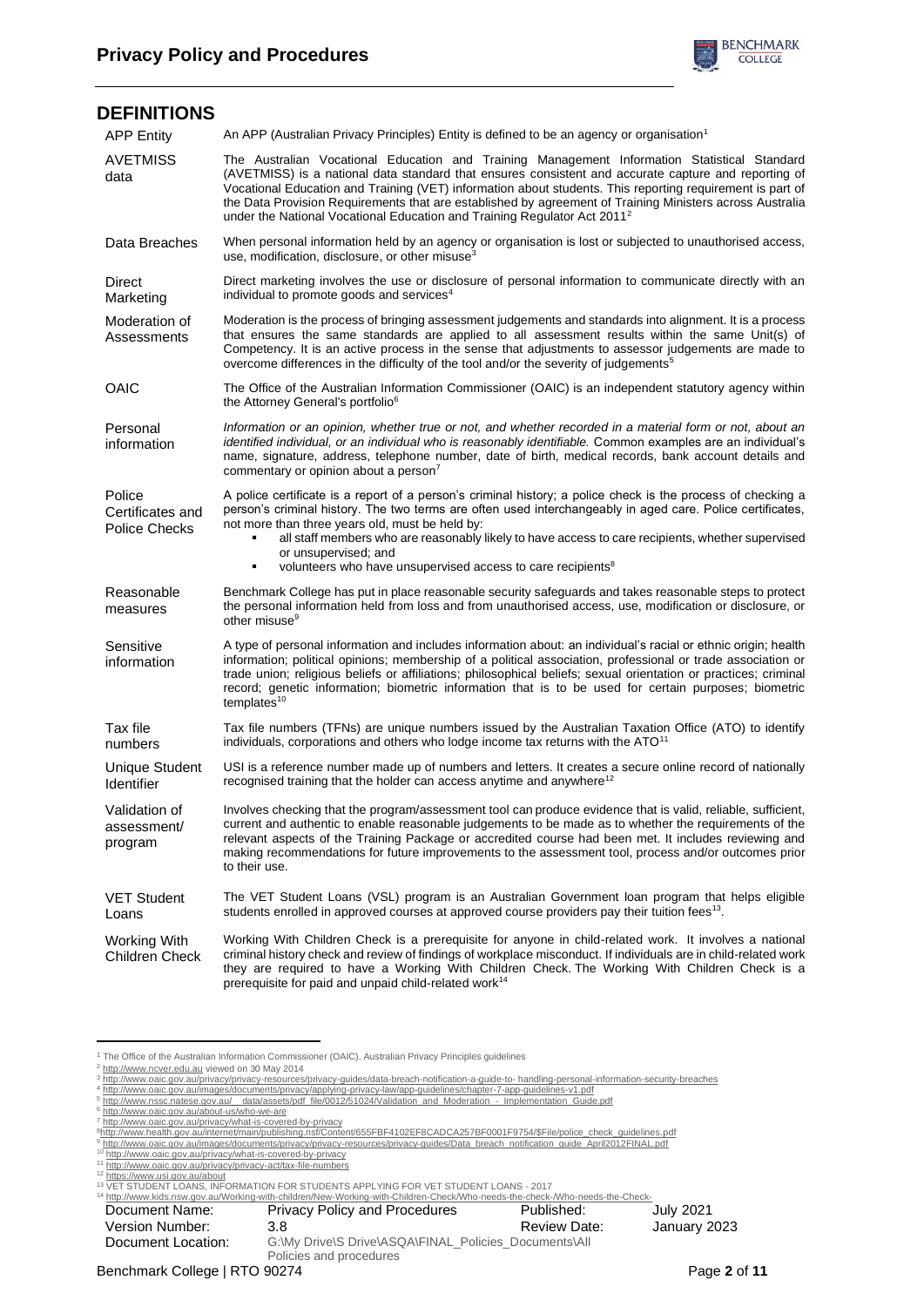# **POLICY**

## **Summary Notice**

Benchmark College collects personal information to carry out its functions properly and efficiently. Benchmark College only collects personal information that is required for the purposes of employment or education, requests for Australian Government fee assistance or to meet government reporting requirements.

Benchmark College policies and procedures abide by the Australian Privacy Principles and outline reasonable measures taken to protect the privacy of individuals and staff in line with state and federal legislation.

A mechanism exists in which individuals and staff can raise a complaint in relation to how their personal information is handled. All relevant student policies and procedures are available on the Benchmark College website.

The National VET Data Policy states that:

'7.1 It is the responsibility of RTOs to ensure that students who provide an RTO with personal information that will be included in the National VET Provider Collection are reasonably aware that the information may be used or disclosed for the purposes set out in the Privacy Notice at Schedule 1 of the Policy<sup>15'</sup>.

### **Rights and Choices of Individuals**

The rights and choices of individuals and staff

- 1. Benchmark College has processes and systems in place that protect personal information and individuals are provided with details to access that information;
- 2. Information collected is only used for the purpose it is intended;
- 3. Access to view records and/or to correct personal information is available upon request;
- 4. Ability to make a complaint, if dissatisfied with how private information has been handled, stored or used;
- 5. Disclosure of information information is not disclosed to a third party without the individual's written consent;
- 6. Information available to individuals that ascertains how breaches to this Privacy Policy and Procedure are managed/regulated;
- 7. Information on how personal information is stored and destroyed.

## **Information Collected and how it is used**

The type of information collected and held by Benchmark College includes: personally identifiable information, including sensitive information, about students (and guardians, where a student is under 18 years of age) before, during and after the completion of training. Consent for student information is gained at application via the application and enrolment forms.

Information may include;

- Student name
- Student date of birth
- **Current and previous address details**
- Contact information
- Driver's Licence or other identification details
- Relevant Visa (if applicable)
- **File notes**
- Records of previous training and qualifications

|                               | <sup>15</sup> https://www.dese.gov.au/national-vet-data/fact-sheets/national-vet-data-frequently-asked-questions |              |              |
|-------------------------------|------------------------------------------------------------------------------------------------------------------|--------------|--------------|
| Document Name:                | <b>Privacy Policy and Procedures</b>                                                                             | Published:   | July 2021    |
| Version Number:               | 3.8                                                                                                              | Review Date: | January 2023 |
| Document Location:            | G:\My Drive\S Drive\ASQA\FINAL Policies Documents\All                                                            |              |              |
|                               | Policies and procedures                                                                                          |              |              |
| Benchmark College   RTO 90274 |                                                                                                                  |              | Page 3 of 11 |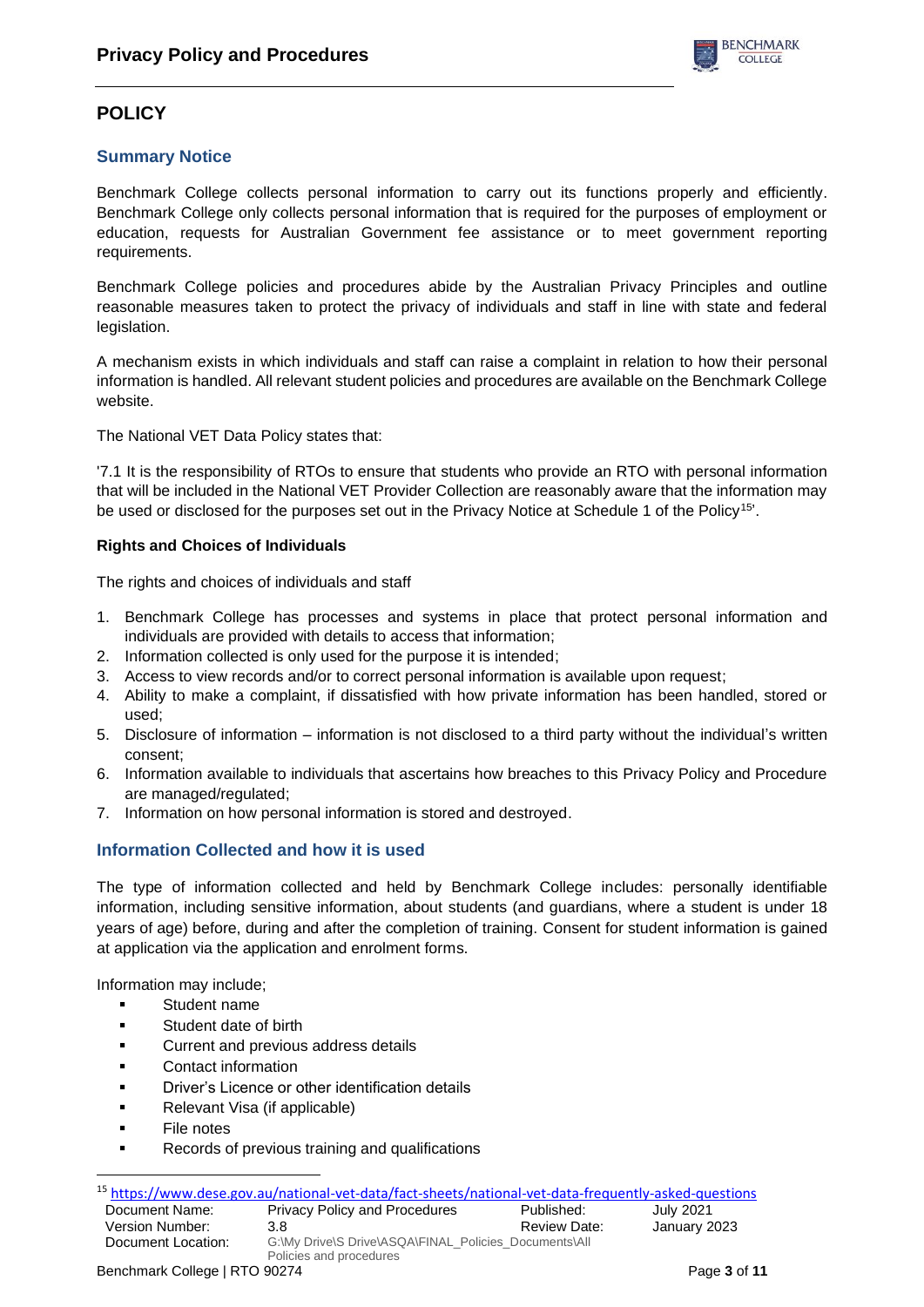

- Fee payment information, such as bank account details
- Other AVETMISS data (see 'Definitions' section of this document)
- Unique Student Identifier (USI)

Benchmark College also collects personal and professional information from staff to meet its obligations with regards to employment, legal requirements and taxation purposes.

### **Other/Sensitive Information**

Personal information will be collected by Benchmark College due to qualification requirements such as work experience and due to the National Skills Standards Council Determination for Trainers and Assessors. Benchmark College may require the following checks for applicable students/clients/trainers and assessors:

- Working With Children Check
- National Police Check

For more information on the above checks, see the 'Definitions' section of this policy.

Access to sensitive financial information is kept secure by restricting access to approved staff.

## **How Information is Collected**

Generally, information is provided to Benchmark College by the individuals themselves. Individuals provide personal information in person, online, via email and/or by completing various forms, including:

- General course enquiry
- Online enquiry (via the College website)
- Application form
- **Enrolment form**
- Application for Recognition
- **Application for Credit Transfer**
- Verification of Qualifications Consent
- Assessment task submission
- Information release form
- Unit Assessment Record
- Working With Children Check (applicable to staff and students)
- National Police Check (applicable staff and students)
- Enrolment data for intended eCaf (Vet Student Loans)
- NSW Apprenticeship/Traineeship Training Plan

In some situations, information could be provided to Benchmark College by a third party. Examples may include other Registered Training Organisations, employers, apprenticeship centres and job seeker agencies.

### **How we hold information**

Depending on the circumstances, we may hold individual's information in either hardcopy or electronic form, or both. Our student/client database is held in electronic format. For more information, refer to *Storage, security and destruction of personal information* section of this Policy.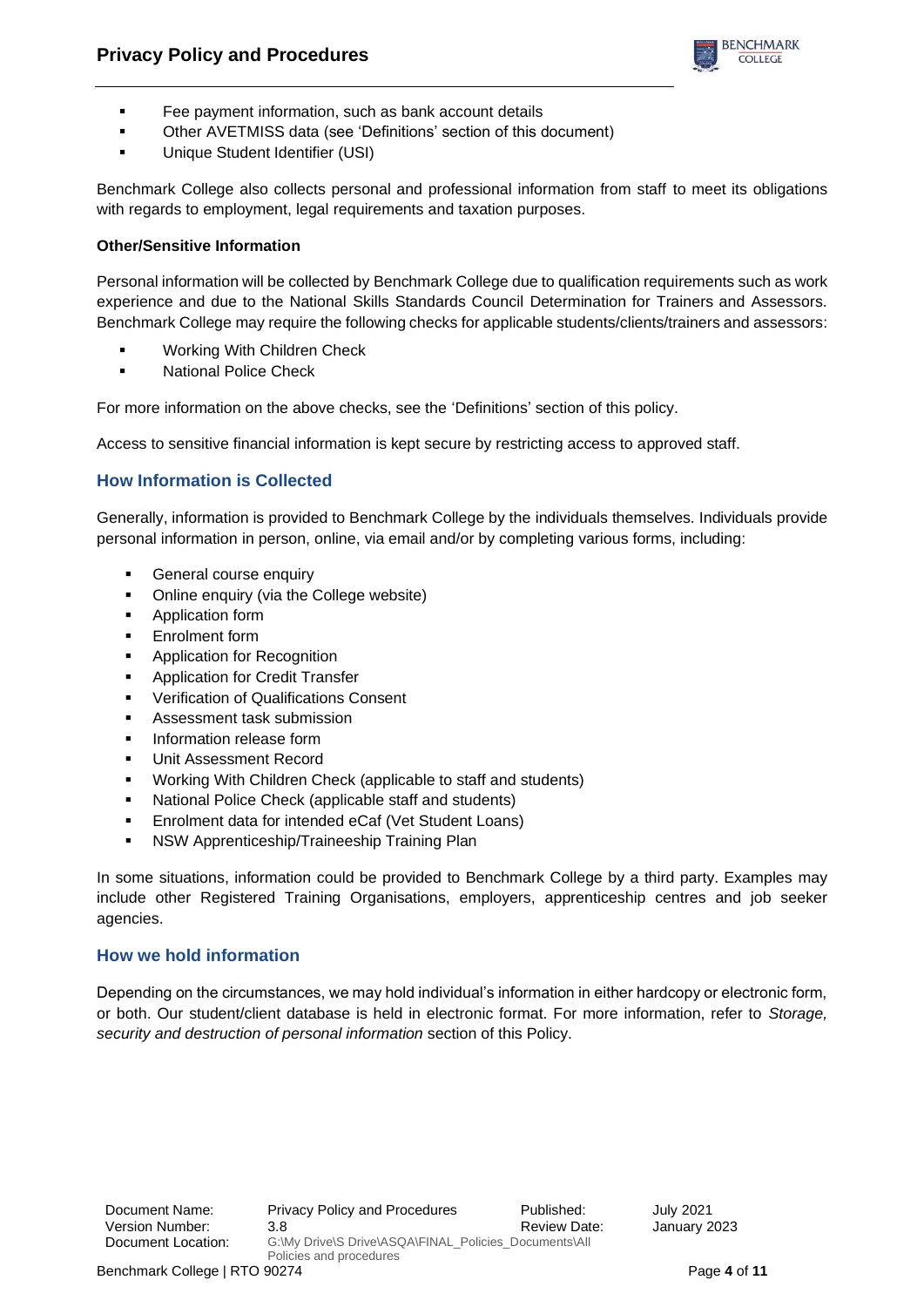

## **How information is used**

Benchmark College only uses information for its intended purpose. We use personal information:

- For data reporting, such as  $$ 
	- o the annual AVETMISS data collection
	- o Quality indicator reporting (RTOs are required to collect and report their performance against the learner questionnaire, employer questionnaire and competency completion quality indicators to the Australian Skills Quality Authority).
	- o Reporting as required by state government training contracts
- For internal purposes such as assessments policies, procedures and processes, risk management, audits (both regulatory and financial), program and assessment validation and moderation and staff training
- To identify, and inform individuals of transitioning of training packages or qualifications in which they may be enrolled in, and
- To administer our customer relationship with individuals.

## **Unique Student Identifier (USI)**

The Unique Student Identifier requirements came in place on  $1<sup>st</sup>$  January 2015 as a result of the passage of the *[Student Identifiers Act 2014](https://www.legislation.gov.au/Details/C2020C00102)*. Students undertaking nationally recognised training delivered by a Registered Training Organisation (RTO) must have a Unique Student Identifier (USI). The USI creates a secure online record of nationally recognised training that the holder can access<sup>16</sup>. The USI is linked to the National Vocational Education and Training (VET) Data Collection.

The Student Identifiers Registrar collects personal information that is reasonably necessary for, or directly related to, its functions and activities pursuant to the *[Student Identifiers Act 2014](https://www.legislation.gov.au/Details/C2020C00102)*. The Registrar will only use and disclose personal information for the purposes it was collected for and in accordance with the Privacy Act<sup>17</sup>.

In addition to the above, the *[Student Identifiers Amendment \(Enhanced Student Permissions\) Act 2020](https://www.legislation.gov.au/Details/C2020A00046)* came into effect in May 2020 and amended the *Student [Identifiers Act 2014](https://www.legislation.gov.au/Details/C2020C00102)*.

The amendments allow a student or person who has studied a VET course after 1<sup>st</sup> January 2015 to choose whether a licensing body, employment agency or potential employer views their authenticated VET transcript.

The student controls:

- Whether to share their transcript or not
- Who gets access
- Which of their VET achievements are displayed
- How long the transcript can be looked at

The student can remove this access at any time.

The amendments also introduce civil penalties to protect the integrity of the student identifier and authenticated VET transcript and to deter persons from doing the wrong thing.

<sup>16</sup> <https://www.usi.gov.au/about>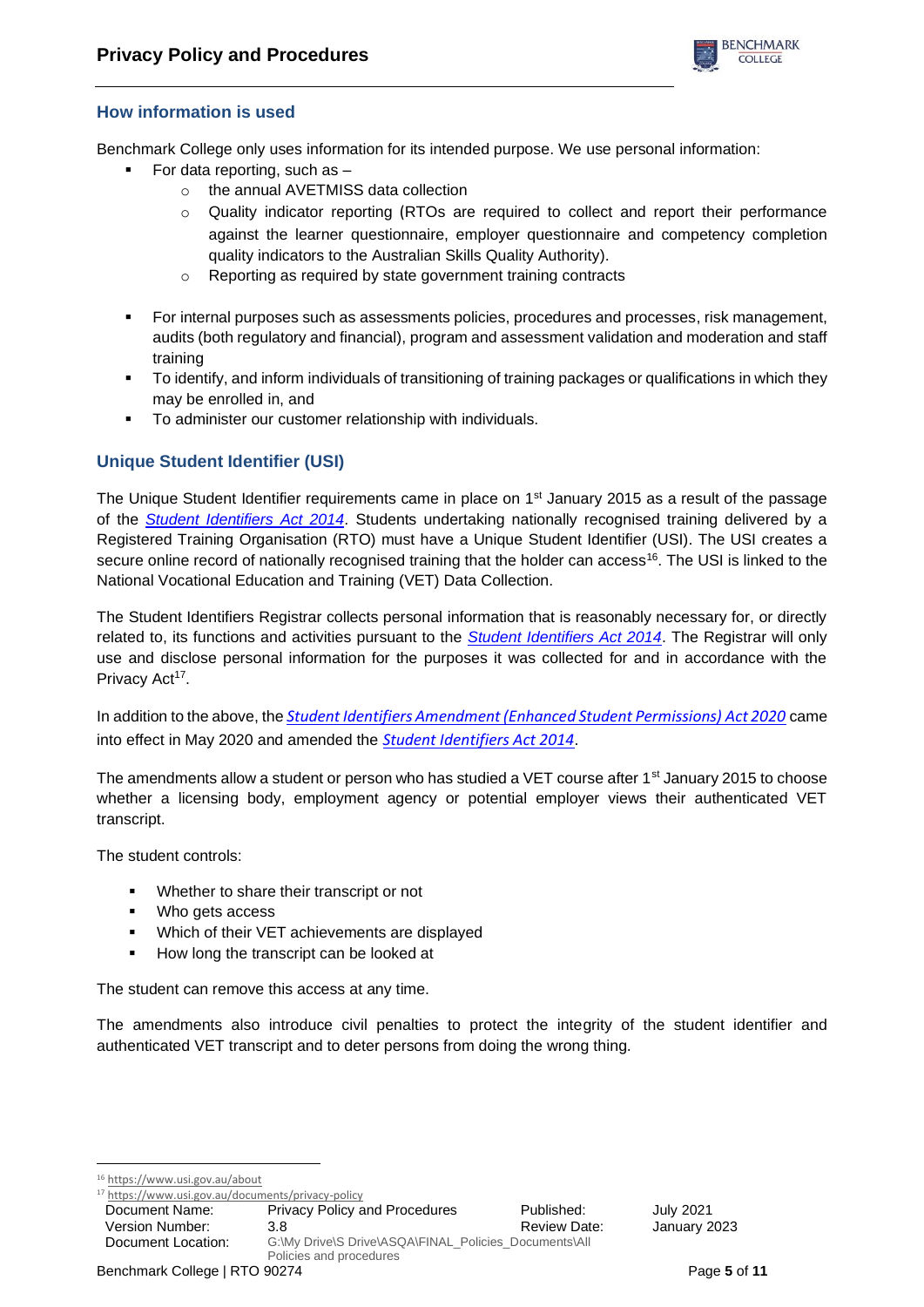

# **Disclosure (Sharing)**

Information collected or held by Benchmark College will only be disclosed to third parties after written consent has been obtained by the individual concerned, using the Course Enrolment form, or where required by law. Information may be disclosed to the following:

- The individual's authorised representative or legal advisors
- Benchmark College's authorised representative or legal advisors
- Government and Statutory Authorities where required by law
- National VET Regulator auditing purposes
- **Job Services Providers**

Benchmark College will make all reasonable efforts to secure and protect confidential information from unlawful disclosure. No personally identifiable information will be disclosed by Benchmark College without the consent of the individual(s) concerned.

For the purpose of this document, Benchmark College does not disclose personal information to overseas recipients. An 'overseas recipient' is a person who receives personal information from an APP entity (organisation) and is:

- not in Australia or an external Territory;
- not the APP entity disclosing the personal information; and
- not the individual to whom the personal information relates.

### **VET Student Loans – Use of Information**

Under the *[VET Student Loans Act](https://www.legislation.gov.au/Details/C2020C00047) 2016* (VSL Act), each of the following VET officers may use VET information in his or her capacity as a VET officer:

- an officer of a Tertiary Admission Centre
- an officer of an approved course provider
- an officer of a tuition assurance scheme operator that is a party to an approved tuition assurance arrangement
- an officer of an approved external dispute resolution scheme operator.

Further, a VET officer may disclose VET information to another VET officer if the officer believes on reasonable grounds that the disclosure is reasonably necessary for the purposes of the exercise of the powers, or the performance of the functions or duties, in relation to the VSL Act.

## **Access and requests for information correction**

Individuals may request access to the personal information held and may also make requests to correct personal information if it is not accurate, up-to-date or complete. Individuals may request access to their personal information at any time by calling Benchmark College during office hours or sending a written request to Benchmark College by email, facsimile or post (see contact details below). To protect the privacy of our students/clients and the privacy of others, Benchmark College will ask for evidence of identity (refer to procedures) before the College can grant access to information or change it. Once an individual's identity has been verified, access will to be provided in an appropriate manner within thirty (30) business days.

In rare circumstances, and only where it is permitted under the *Privacy Act 1988 (Cth)*, we may not be able to provide individuals with access to information; for example, where it will have an unreasonable impact upon the privacy of others, where it relates to legal proceedings between us through which the information would not otherwise be available, where it would be prejudicial to negotiations, where we are required by law to withhold the information or where it would reveal information relating to our commercially sensitive decision making processes. If we are unable to provide individuals with access, we will provide an explanation in writing within five (5) business days.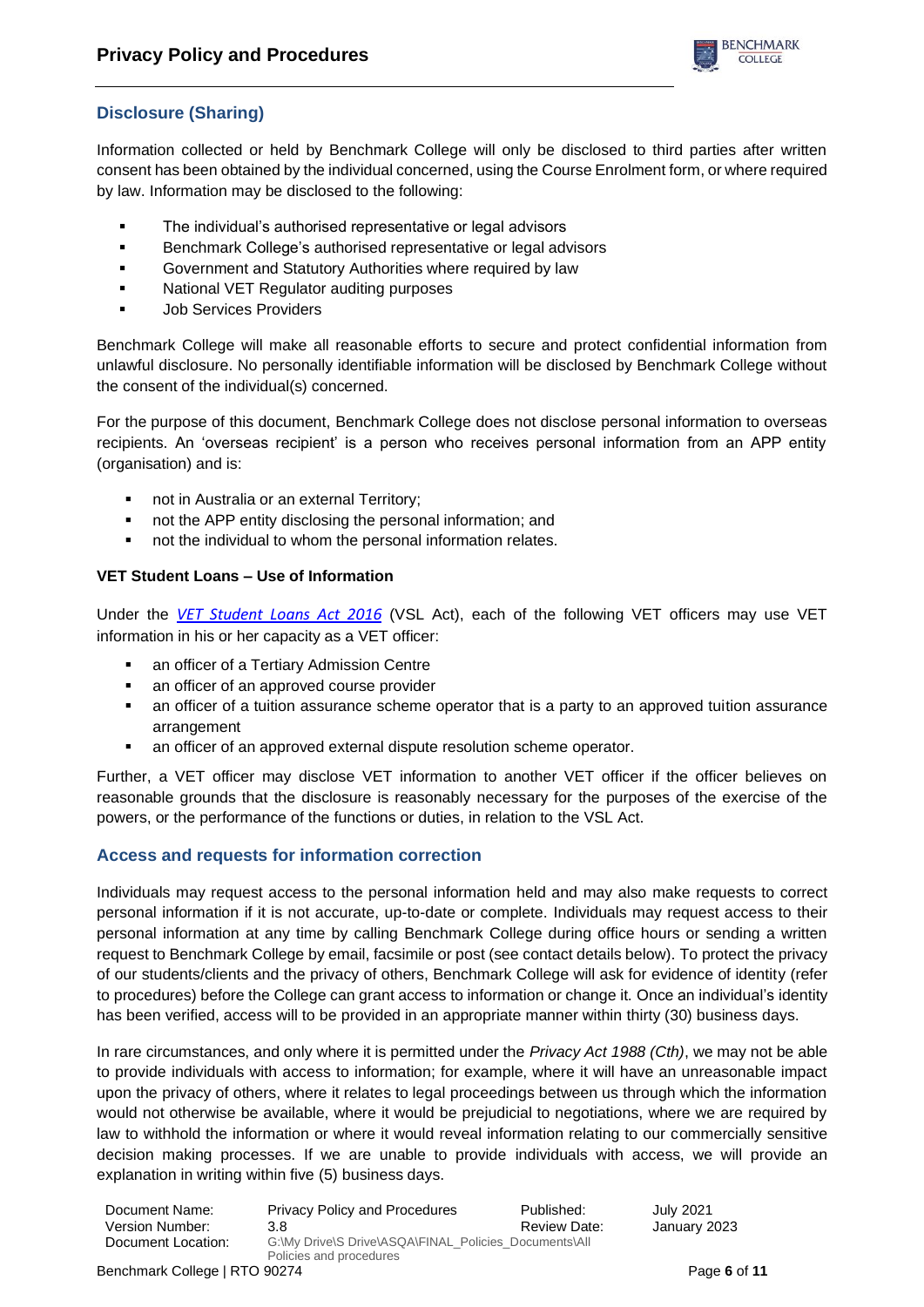# **Complaints**

Individuals may make a grievance or complaint about how their personal information is handled, without incurring a fee (refer to the contact details below for access to these services).

For more information, please refer to the Benchmark College Complaints and Appeals Policy and Procedures found on our website currently available at [www.benchmark.edu.au/policies-preocedures](http://www.benchmark.edu.au/policies-preocedures)

# **Protecting Personal Information**

To help protect the privacy of data and personal information that the College collects and retains, the College uses physical, technical and administrative safeguards. We update and test our security technology on an ongoing basis.

All employees undergo privacy training at regular staff Operations Meetings or Trainer/Assessor meetings that emphasises the importance of confidentiality and the maintenance of student/employer privacy and security of personal information. Access to personal information is restricted to employees who need it to provide benefits or services to students/clients, also refer to '*How information is used'* section of this Policy.

### **Website**

The Privacy Policy and Procedure is published free of charge on our website, currently available at [www.benchmark.edu.au](http://www.benchmark.edu.au/) The Benchmark College website may contain links to other websites. Please be aware that the College is not responsible for the privacy practices of such other sites. If individuals go to other websites, the College advises caution and to read the related site's privacy policy.

### **Direct Marketing**

Benchmark College practices ethical direct marketing. Where Benchmark College is permitted to use or disclose personal information for direct marketing, it must always: allow an individual to request not to receive direct marketing communications (also known as 'opting out'), and comply with that request. The College will, on request, provide its source for an individual's personal information, unless it is impracticable or unreasonable to do so.

## **Storage, Security and Destruction of Personal Information**

For the purposes of this policy, records include:

- Student Results
- Qualifications / Statements of Attainment
- **Completed Assessment Results**
- Assessment Tools
- Administrative Records
- Student File
- RTO Management Records (policies & procedures, registers, etc.)

To ensure records are maintained in a safe and suitable condition, the following policy applies:

- Records are kept securely to prevent them being accessed by any non-authorised personnel.
- Records are kept confidential to safeguard information and to protect the privacy of students, employers and Benchmark College staff.
- Through effective hazard reduction identification monitoring procedures, records are kept in such a manner to avoid damage by fire, flood, termites or any other pests.
- Student results and Certificates / Statements of Attainment are backed-up and stored electronically and are available to be retrieved by authorised persons at any time.
- Electronic Certificate/ Statement of Attainment records are kept for thirty (30) years.

| Document Name:     | <b>Privacy Policy and Procedures</b>                                             | Published:   | July 2021    |
|--------------------|----------------------------------------------------------------------------------|--------------|--------------|
| Version Number:    | 3.8                                                                              | Review Date: | January 2023 |
| Document Location: | G:\My Drive\S Drive\ASQA\FINAL_Policies_Documents\All<br>Policies and procedures |              |              |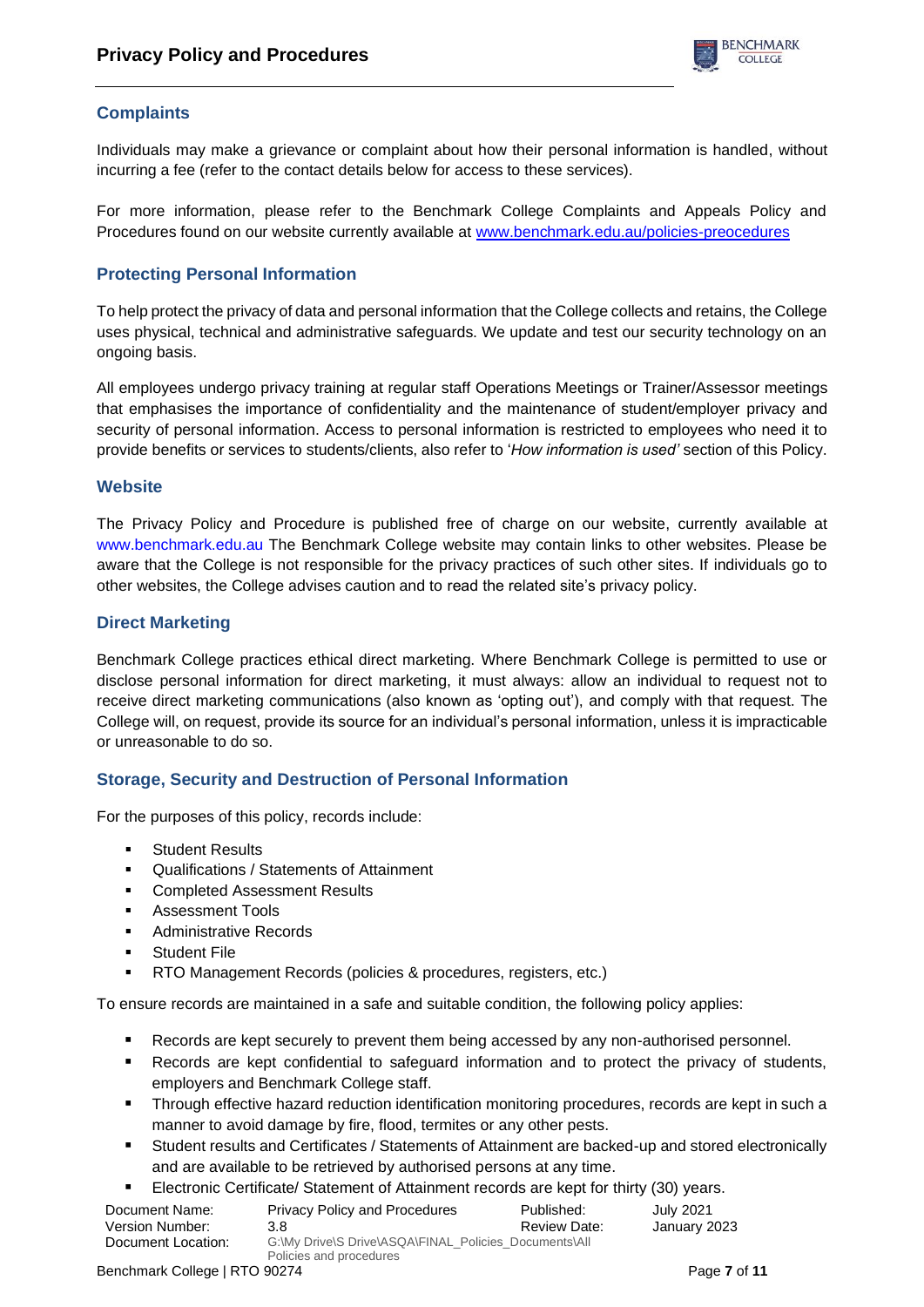

- Hard copy records are kept for a minimum of three (3) years from the time the student completes or withdraws from their course.
- Where a complaint/appeal has been registered, the student file is kept for three (3) years. Records of complaints and appeals are kept in the Complaints and Appeals Register for a period of seven (7) years.
- All records relating to VET Student Loans are kept indefinitely.
- Electronic data is backed-up and kept off-site.

## **Active Records**

The Compliance Manager will use Google Drive to regulate, review and edit policies and procedures, courseware, forms and templates. The Chief Executive Officer (CEO) and/or owner(s) of the policy will approve changes to the policies and procedures.

Policies and procedures, courseware, forms and templates are stored in the organisation's shared drive within Google Drive in a folder with restricted access only to relevant staff members. The location of the folder is accessible to relevant staff so that they can access controlled documents.

Documentation records are created, securely managed and disposed of in accordance with the registering body's and legal requirements. Records of business activities are kept in accordance with state and commonwealth requirements. These records include, but are not limited to; Student records, Learning and Assessment records, Governance and Finance records.

### **Destruction of Records**

The CEO is the only person who can authorise the destruction of records. The CEO identifies records for destruction from the Archive Box Records. The CEO provides the approved external storage provider with a work order to destroy identified documents. Records will only be authorised for destruction by the CEO after the retention period has lapsed. To ensure confidentiality, an external approved provider is employed to destroy records.

### **Electronic Records**

All Benchmark College electronic records are controlled using Google Drive or in a folder with restricted access on the shared drive or via a student management system (VETtrak) that can only be accessed by authorised personnel. All policy documents are mapped to Standards for RTO's 2015 and stored in Google Drive.

Google and VETtrak provide their own data protection, security and backup to prevent data loss and unauthenticated access. The IT Manager also performs a Google Drive back up.

The IT Manager will manage the security and access levels to the Google Drive, while the CEO will manage the access and authorisation levels within VETtrak.

### **Monitoring**

The College audits and monitors internal staff on a regular basis to ensure the correct procedures are undertaken for access, handling and destruction of personal information.

## **Data Breaches**

Security is a basic element of information privacy. In Australia, this principle is reflected in the Privacy Act 1988 and the Privacy Amendment (Enhancing Privacy Protection) Act 2012. Benchmark College takes reasonable steps to protect the personal information held from misuse and loss and from unauthorised access, modification or disclosure.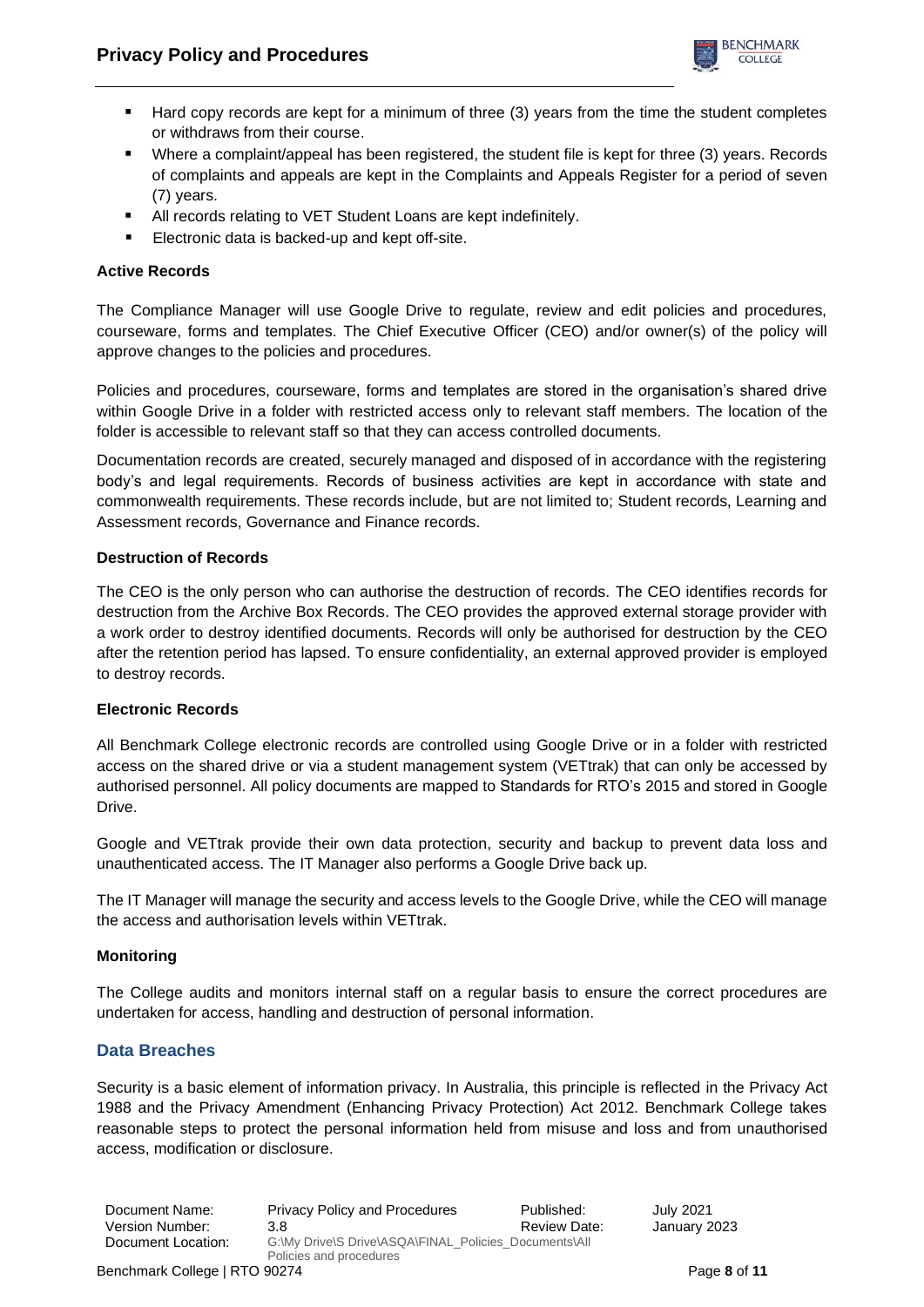

Depending on the circumstances, those reasonable steps may include the implementation of a data breach procedures contained within this policy; notification of the individuals who are or may be affected by a data breach; and notification to the OAIC, may also be a reasonable step.

Appropriate security safeguards for personal information need to be considered across a range of areas. This includes maintaining physical security, computer and network security, communications security and personnel security. To meet information security obligations, Benchmark College undertakes the following activities $18$ :

- **Risk assessment** Identifies security risks to personal information held by the organisation and the consequences of a breach of security.
- **Privacy impact assessments** Evaluates, in a systemic way, the degree to which proposed or existing information systems align with good privacy practice and legal obligations.
- **Policy development** Reviews and updates the policy that implements measures, practices and procedures to reduce the identified risks to information security.
- **Staff training** Trains staff and managers in security and fraud awareness, practices and procedures and codes of conduct.
- **The responsible person or position** The CEO is the designated position within the organisation to deal with data breaches. This position has responsibility for establishing policy and procedures, training staff, coordinating reviews and audits and investigating and responding to breaches.

# **Policy and Procedure Review**

The Privacy Policy and Procedure is reviewed every 18 months, or in line with legislation or regulation changes. The most recent version of the Privacy Policy and Procedure is uploaded and available on our website, currently available at [www.benchmark.edu.au,](http://www.benchmark.edu.au/) free of charge. Individuals can request a copy of the document to be printed, posted or emailed to them.

Where policy reviews occur, the College will send all current students an SMS alerting them of the updated policy and where to access it.

Effectiveness of this policy and procedure is monitored by the organisation's Continuous Improvement Committee and Management Committee.

<sup>18</sup> The Office of the Australian Information Commissioner (OAIC), April 2012, *Data breach notification* - *A guide to handling personal information security breaches*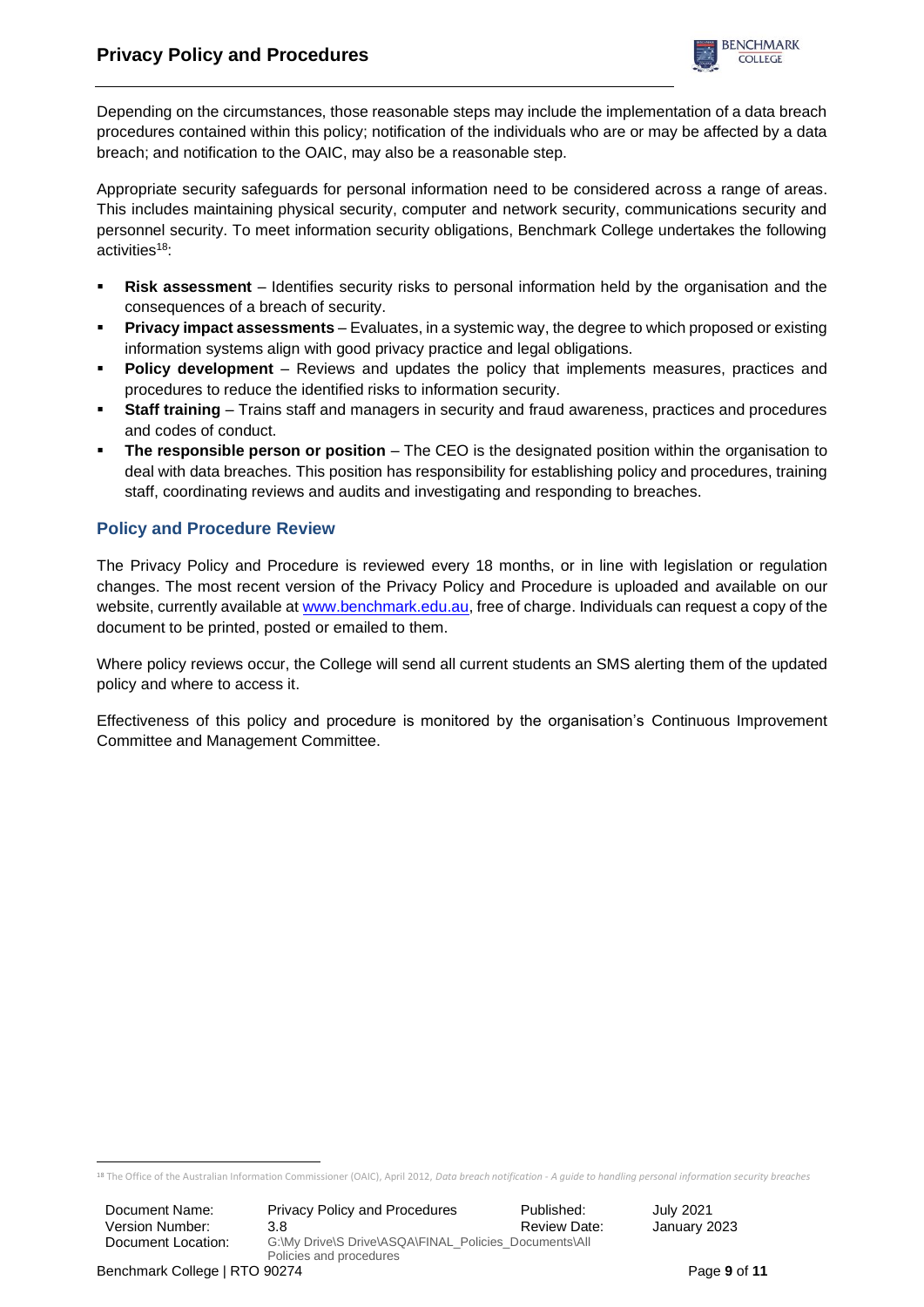

# **PROCEDURES**

## **Records Retention**

For information regarding records retention, please refer to the Records Retention Policy and Procedures.

# **Requests for Personal Information**

Students may request access to their personal information by calling Benchmark College during office hours or sending a written request to Benchmark College by email, post or in person (see contact details below). To protect the privacy of our students/clients and the privacy of others, Benchmark College will ask for evidence of identity by requesting a minimum of three (3) of the following identifying information:

- 1. The student's first name and last name (surname);
- 2. Address, including post code;
- 3. Date of birth;
- 4. Phone number;
- 5. Place of employment (where applicable)
- 6. Course enrolled in with Benchmark College

The staff member taking the enquiry will confirm this information is correct by accessing the student database system (VETtrak).

Once an individual's identity has been verified, access will be provided in an appropriate manner within thirty (30) business days.

### **Data Breaches**<sup>19</sup>

### Step 1: Contain the breach and do a preliminary assessment

- Immediately contain the breach. Stop the unauthorised practice, recover the records, or shut down the system that was breached. If it is not practical to shut down the system, or if it would result in loss of evidence, revoke or change computer access privileges or address weaknesses in physical or electronic security.
- Assess whether steps can be taken to mitigate the harm an individual may suffer as a result of a breach.
- The CEO is made aware of the breach. The CEO determines who else needs to be made aware of the breach (internally and potentially externally) at this preliminary stage.
- Appropriate records of the suspected breach are maintained, including the steps taken to rectify the situation and the decisions made.
- Critical Incident Form is completed and submitted for investigation.

### Step 2: Evaluate the risks associated with the breach

To determine what other steps are immediately necessary, the risks associated with the breach are assessed. The following factors are considered when assessing the risk(s):

- the type of personal information involved;
- the context of the affected information and the breach;
- the cause and extent of the breach;
- the risk of serious harm to the affected individuals;
- the risk of other harms.